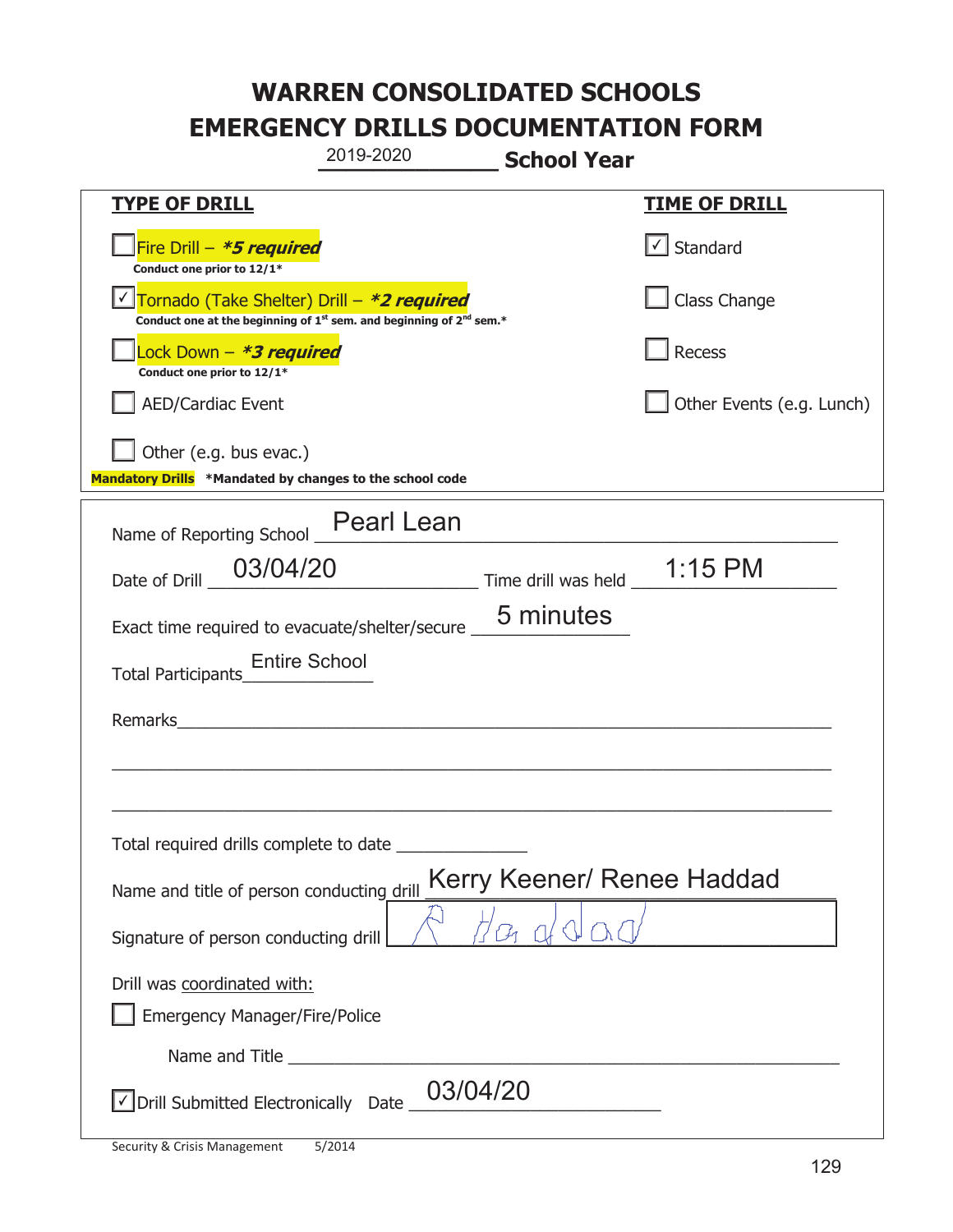|                                                                                                                                           | 2019 - 2020       | <b>School Year</b>  |                            |
|-------------------------------------------------------------------------------------------------------------------------------------------|-------------------|---------------------|----------------------------|
| <b>TYPE OF DRILL</b>                                                                                                                      |                   |                     | <b>TIME OF DRILL</b>       |
| Fire Drill - *5 required<br>Conduct one prior to 12/1*                                                                                    |                   |                     | Standard                   |
| Tornado (Take Shelter) Drill – *2 required<br>Conduct one at the beginning of 1 <sup>st</sup> sem. and beginning of 2 <sup>nd</sup> sem.* |                   |                     | Class Change               |
| Lock Down - *3 required<br>Conduct one prior to 12/1*                                                                                     |                   |                     | Recess                     |
| <b>AED/Cardiac Event</b>                                                                                                                  |                   |                     | Other Events (e.g. Lunch)  |
| Other (e.g. bus evac.)<br>Mandatory Drills *Mandated by changes to the school code                                                        |                   |                     |                            |
| Name of Reporting School _                                                                                                                | <b>Pearl Lean</b> |                     |                            |
| 1/14/20<br>Date of Drill                                                                                                                  |                   | Time drill was held | 2:30                       |
| Exact time required to evacuate/shelter/secure _                                                                                          |                   | 7 minutes           |                            |
| entire building<br><b>Total Participants</b>                                                                                              |                   |                     |                            |
| Remarks                                                                                                                                   |                   |                     |                            |
|                                                                                                                                           |                   |                     |                            |
|                                                                                                                                           |                   |                     |                            |
| Total required drills complete to date _                                                                                                  | 5                 |                     |                            |
| Name and title of person conducting drill                                                                                                 |                   |                     | Kerry Keener, Renee Haddad |
| Signature of person conducting drill                                                                                                      |                   |                     |                            |
| Drill was coordinated with:<br><b>Emergency Manager/Fire/Police</b>                                                                       |                   |                     |                            |
|                                                                                                                                           |                   |                     |                            |
| √ Drill Submitted Electronically Date _                                                                                                   |                   | 1/14/20             |                            |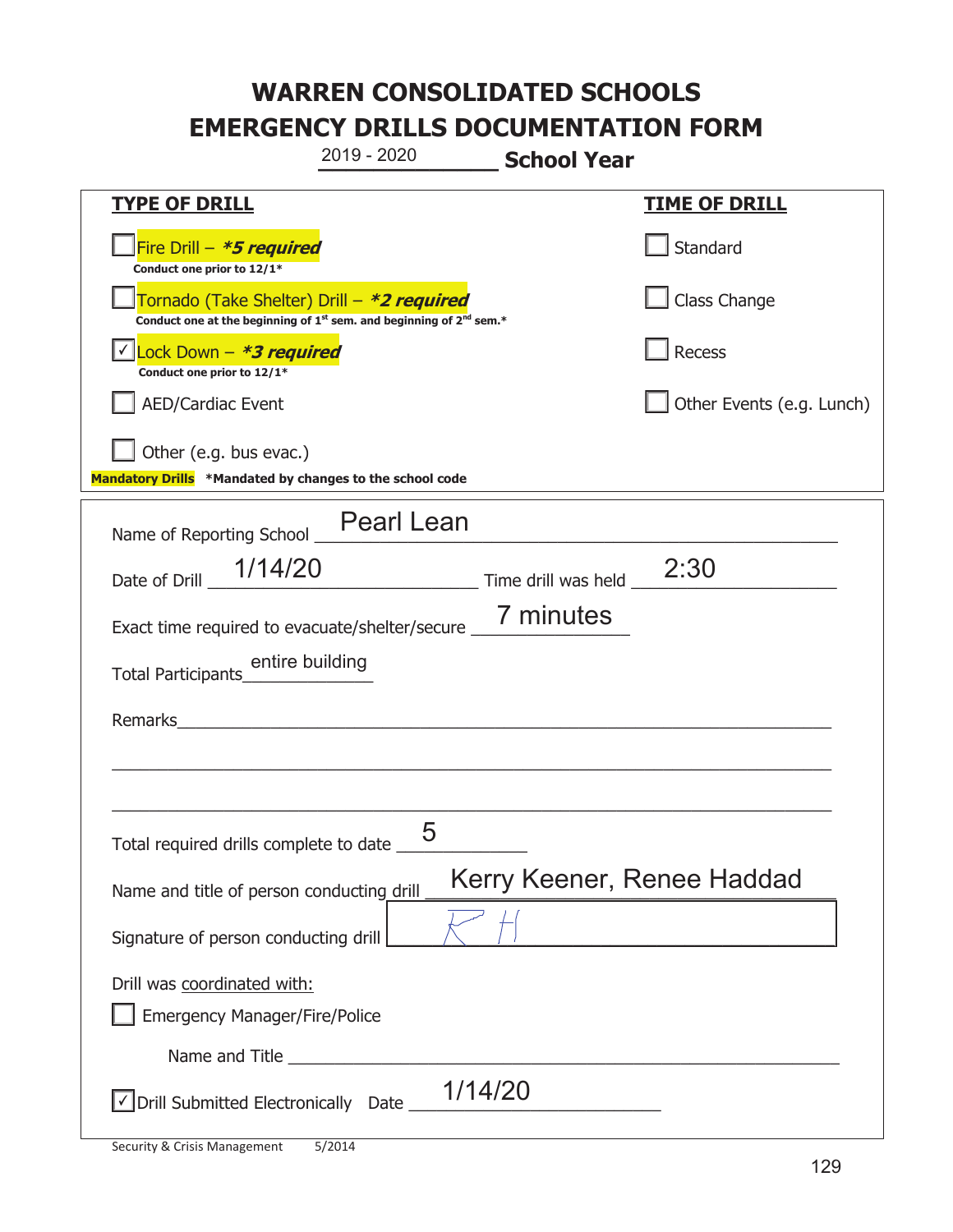|                                                                                                                                           | 2019-2020                            | <b>School Year</b>        |                                   |  |
|-------------------------------------------------------------------------------------------------------------------------------------------|--------------------------------------|---------------------------|-----------------------------------|--|
| <u>TYPE OF DRILL</u>                                                                                                                      |                                      |                           | <b>TIME OF DRILL</b>              |  |
| Fire Drill - *5 required<br>Conduct one prior to 12/1*                                                                                    |                                      |                           | $\lfloor \angle \rfloor$ Standard |  |
| Tornado (Take Shelter) Drill – *2 required<br>Conduct one at the beginning of 1 <sup>st</sup> sem. and beginning of 2 <sup>nd</sup> sem.* |                                      |                           | Class Change                      |  |
| Lock Down - *3 required<br>Conduct one prior to 12/1*                                                                                     |                                      |                           | Recess                            |  |
| <b>AED/Cardiac Event</b>                                                                                                                  |                                      |                           | Other Events (e.g. Lunch)         |  |
| Other (e.g. bus evac.)<br>Mandatory Drills *Mandated by changes to the school code                                                        |                                      |                           |                                   |  |
| Name of Reporting School _                                                                                                                | <b>Pearl Lean</b>                    |                           |                                   |  |
| Date of Drill 1/9/20                                                                                                                      |                                      | Time drill was held 10:45 |                                   |  |
| Exact time required to evacuate/shelter/secure _                                                                                          |                                      | 10 minutes                |                                   |  |
| <b>Entire Building</b><br>Total Participants                                                                                              |                                      |                           |                                   |  |
| Remarks                                                                                                                                   | <u> 1980 - Jan Barbara (j. 1980)</u> |                           |                                   |  |
|                                                                                                                                           |                                      |                           |                                   |  |
| Total required drills complete to date                                                                                                    | 5                                    |                           |                                   |  |
| Kerry Keener, Renee Haddad<br>Name and title of person conducting drill                                                                   |                                      |                           |                                   |  |
| Signature of person conducting drill                                                                                                      |                                      |                           |                                   |  |
| Drill was coordinated with:                                                                                                               |                                      |                           |                                   |  |
| <b>Emergency Manager/Fire/Police</b>                                                                                                      |                                      |                           |                                   |  |
|                                                                                                                                           |                                      |                           |                                   |  |
| √ Drill Submitted Electronically Date                                                                                                     | 1/9/20                               |                           |                                   |  |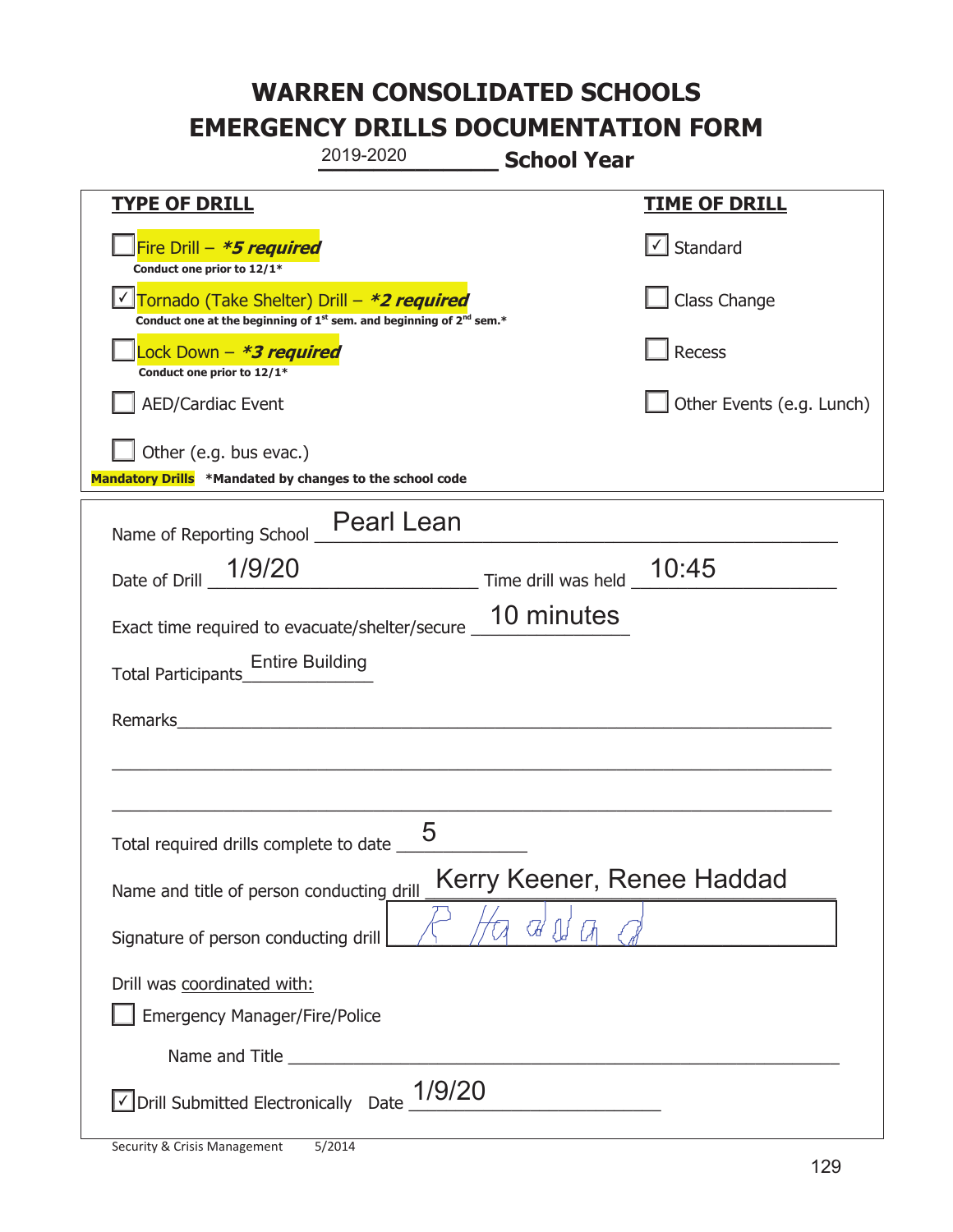|                                                                                                                                           | 2019 - 2020                                                        | <b>School Year</b>         |                           |  |
|-------------------------------------------------------------------------------------------------------------------------------------------|--------------------------------------------------------------------|----------------------------|---------------------------|--|
| <b>TYPE OF DRILL</b>                                                                                                                      |                                                                    |                            | <b>TIME OF DRILL</b>      |  |
| <u>V</u> Fire Drill – <b>*5 required</b><br>Conduct one prior to 12/1*                                                                    |                                                                    |                            | $\cup$ Standard           |  |
| Tornado (Take Shelter) Drill - *2 required<br>Conduct one at the beginning of 1 <sup>st</sup> sem. and beginning of 2 <sup>nd</sup> sem.* |                                                                    |                            | Class Change              |  |
| Lock Down - *3 required<br>Conduct one prior to 12/1*                                                                                     |                                                                    |                            | Recess                    |  |
| <b>AED/Cardiac Event</b>                                                                                                                  |                                                                    |                            | Other Events (e.g. Lunch) |  |
| Other (e.g. bus evac.)<br>Mandatory Drills *Mandated by changes to the school code                                                        |                                                                    |                            |                           |  |
| Name of Reporting School                                                                                                                  | <b>Pearl Lean</b>                                                  |                            |                           |  |
| Date of Drill                                                                                                                             |                                                                    |                            | 9:45                      |  |
| Exact time required to evacuate/shelter/secure                                                                                            |                                                                    | 5 minutes                  |                           |  |
| <b>Entire Building</b><br>Total Participants                                                                                              |                                                                    |                            |                           |  |
| Remarks                                                                                                                                   | <u> 1980 - Jan Samuel Barbara, margaret eta idazlea (h. 1980).</u> |                            |                           |  |
|                                                                                                                                           |                                                                    |                            |                           |  |
|                                                                                                                                           |                                                                    |                            |                           |  |
| Total required drills complete to date                                                                                                    |                                                                    |                            |                           |  |
| Name and title of person conducting drill                                                                                                 |                                                                    | Kerry Keener, Renee Haddad |                           |  |
| Signature of person conducting drill                                                                                                      |                                                                    |                            |                           |  |
| Drill was coordinated with:<br><b>Emergency Manager/Fire/Police</b>                                                                       |                                                                    |                            |                           |  |
|                                                                                                                                           |                                                                    |                            |                           |  |
| Drill Submitted Electronically Date 11-6-19                                                                                               |                                                                    |                            |                           |  |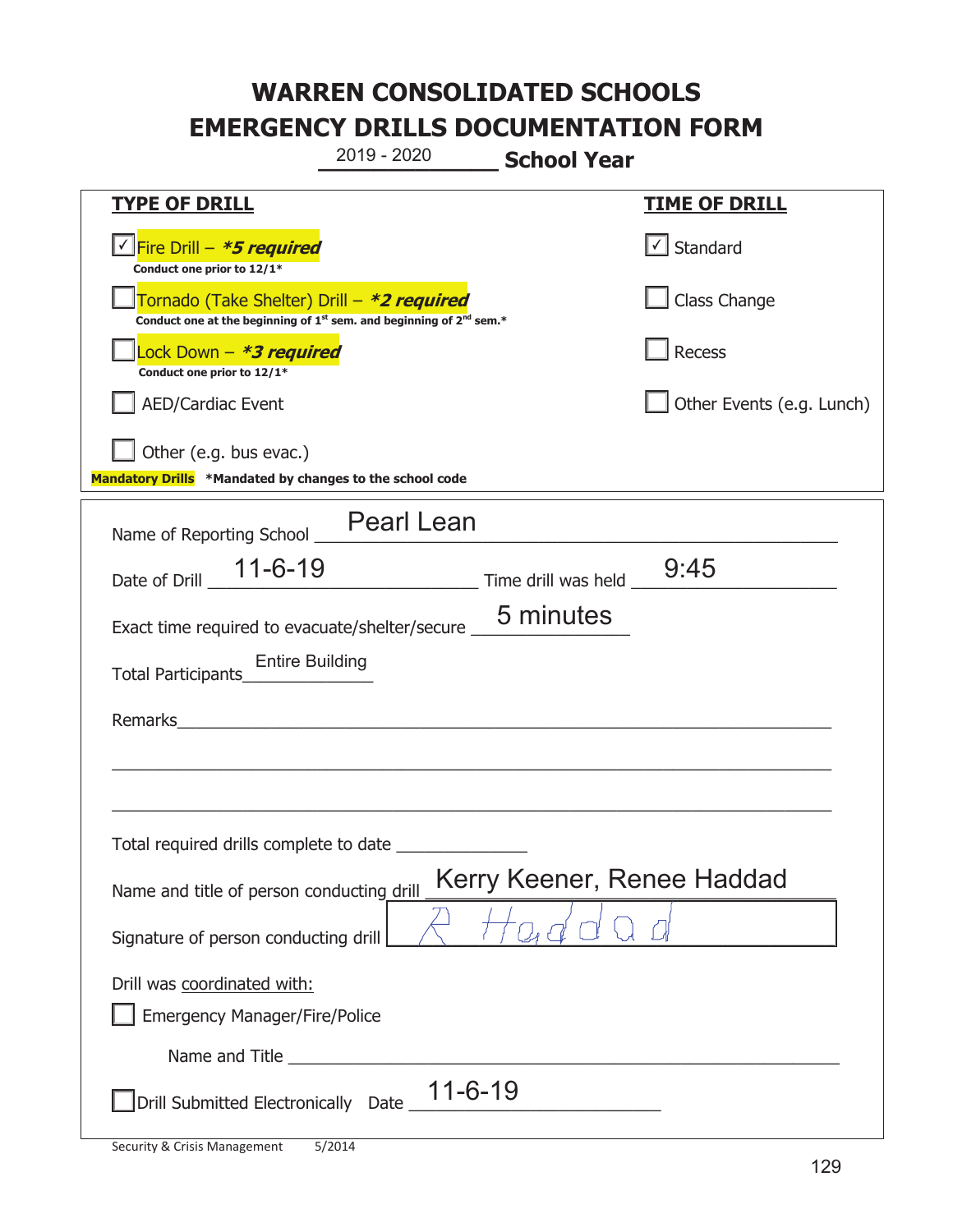|                                                                                                                                                  | 2019-2020                                              | <b>School Year</b>          |                                   |
|--------------------------------------------------------------------------------------------------------------------------------------------------|--------------------------------------------------------|-----------------------------|-----------------------------------|
| <b>TYPE OF DRILL</b>                                                                                                                             |                                                        |                             | <b>TIME OF DRILL</b>              |
| <u>√ Fire Drill – *5 required</u><br>Conduct one prior to 12/1*                                                                                  |                                                        |                             | $\lfloor \angle \rfloor$ Standard |
| Tornado (Take Shelter) Drill – <b>*2 required</b><br>Conduct one at the beginning of 1 <sup>st</sup> sem. and beginning of 2 <sup>nd</sup> sem.* |                                                        |                             | Class Change                      |
| Lock Down - *3 required<br>Conduct one prior to 12/1*                                                                                            |                                                        |                             | Recess                            |
| <b>AED/Cardiac Event</b>                                                                                                                         |                                                        |                             | Other Events (e.g. Lunch)         |
| Other (e.g. bus evac.)<br>Mandatory Drills *Mandated by changes to the school code                                                               |                                                        |                             |                                   |
| Name of Reporting School                                                                                                                         | <b>Pearl Lean</b>                                      |                             |                                   |
| 10/10/2019<br>Date of Drill                                                                                                                      |                                                        | Time drill was held 2:40 PM |                                   |
| Exact time required to evacuate/shelter/secure                                                                                                   |                                                        | 5 minutes                   |                                   |
| <b>Entire Building</b><br>Total Participants                                                                                                     |                                                        |                             |                                   |
| Remarks                                                                                                                                          | <u> 1980 - Jan Barnett, fransk politiker (d. 1980)</u> |                             |                                   |
|                                                                                                                                                  |                                                        |                             |                                   |
|                                                                                                                                                  |                                                        |                             |                                   |
| Total required drills complete to date                                                                                                           | 3                                                      |                             |                                   |
| Name and title of person conducting drill                                                                                                        |                                                        | Kerry Keener, Renee haddad  |                                   |
| Signature of person conducting drill                                                                                                             |                                                        |                             |                                   |
| Drill was coordinated with:<br><b>Emergency Manager/Fire/Police</b>                                                                              |                                                        |                             |                                   |
|                                                                                                                                                  |                                                        |                             |                                   |
| $\vee$ Drill Submitted Electronically Date $\_$ 10/10/2019                                                                                       |                                                        |                             |                                   |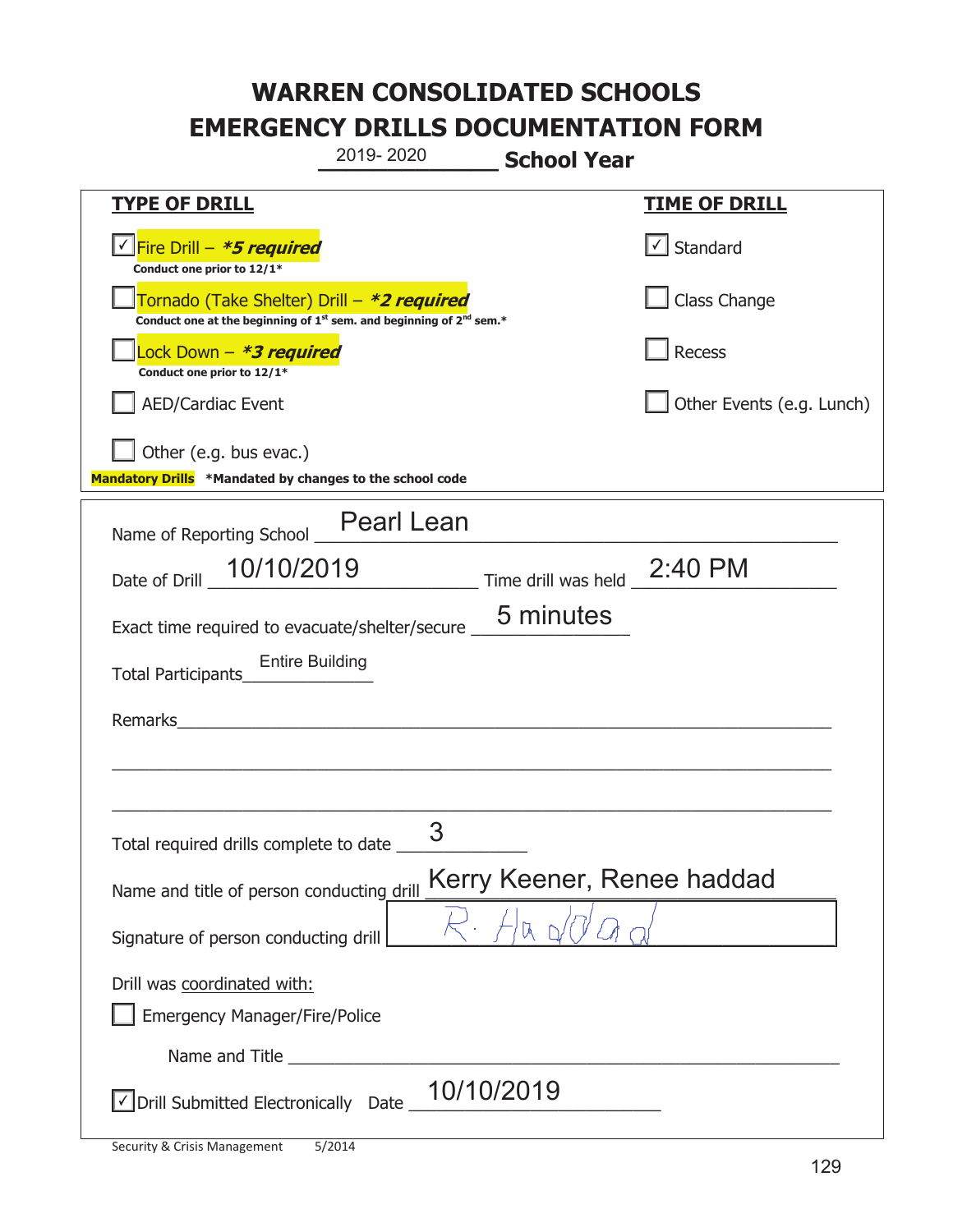|                                                                                    | 2019-2020                                                                                   | <b>School Year</b>  |                                   |
|------------------------------------------------------------------------------------|---------------------------------------------------------------------------------------------|---------------------|-----------------------------------|
| <u>TYPE OF DRILL</u>                                                               |                                                                                             |                     | <b>TIME OF DRILL</b>              |
| Fire Drill - *5 required<br>Conduct one prior to 12/1*                             |                                                                                             |                     | $\lfloor \angle \rfloor$ Standard |
| Tornado (Take Shelter) Drill – *2 required                                         | Conduct one at the beginning of 1 <sup>st</sup> sem. and beginning of 2 <sup>nd</sup> sem.* |                     | Class Change                      |
| Lock Down - *3 required<br>Conduct one prior to 12/1*                              |                                                                                             |                     | Recess                            |
| <b>AED/Cardiac Event</b>                                                           |                                                                                             |                     | Other Events (e.g. Lunch)         |
| Other (e.g. bus evac.)<br>Mandatory Drills *Mandated by changes to the school code |                                                                                             |                     |                                   |
|                                                                                    | <b>Pearl Lean Elementary</b>                                                                |                     |                                   |
| Name of Reporting School _                                                         |                                                                                             |                     |                                   |
| 10/8/2019<br>Date of Drill                                                         |                                                                                             | Time drill was held | 2:30 PM                           |
| Exact time required to evacuate/shelter/secure _                                   |                                                                                             | 8 minutes           |                                   |
| <b>Entire Building</b><br><b>Total Participants</b>                                |                                                                                             |                     |                                   |
| Remarks                                                                            |                                                                                             |                     |                                   |
|                                                                                    |                                                                                             |                     |                                   |
|                                                                                    |                                                                                             |                     |                                   |
| Total required drills complete to date                                             | $\mathcal{P}$                                                                               |                     |                                   |
| Name and title of person conducting drill                                          |                                                                                             | <b>Kerry Keener</b> |                                   |
| Signature of person conducting drill                                               |                                                                                             | $\mathcal{O}(\rho)$ |                                   |
| Drill was coordinated with:                                                        |                                                                                             |                     |                                   |
| <b>Emergency Manager/Fire/Police</b>                                               |                                                                                             |                     |                                   |
|                                                                                    |                                                                                             |                     |                                   |
| √ Drill Submitted Electronically Date                                              |                                                                                             | 10/8/2019           |                                   |